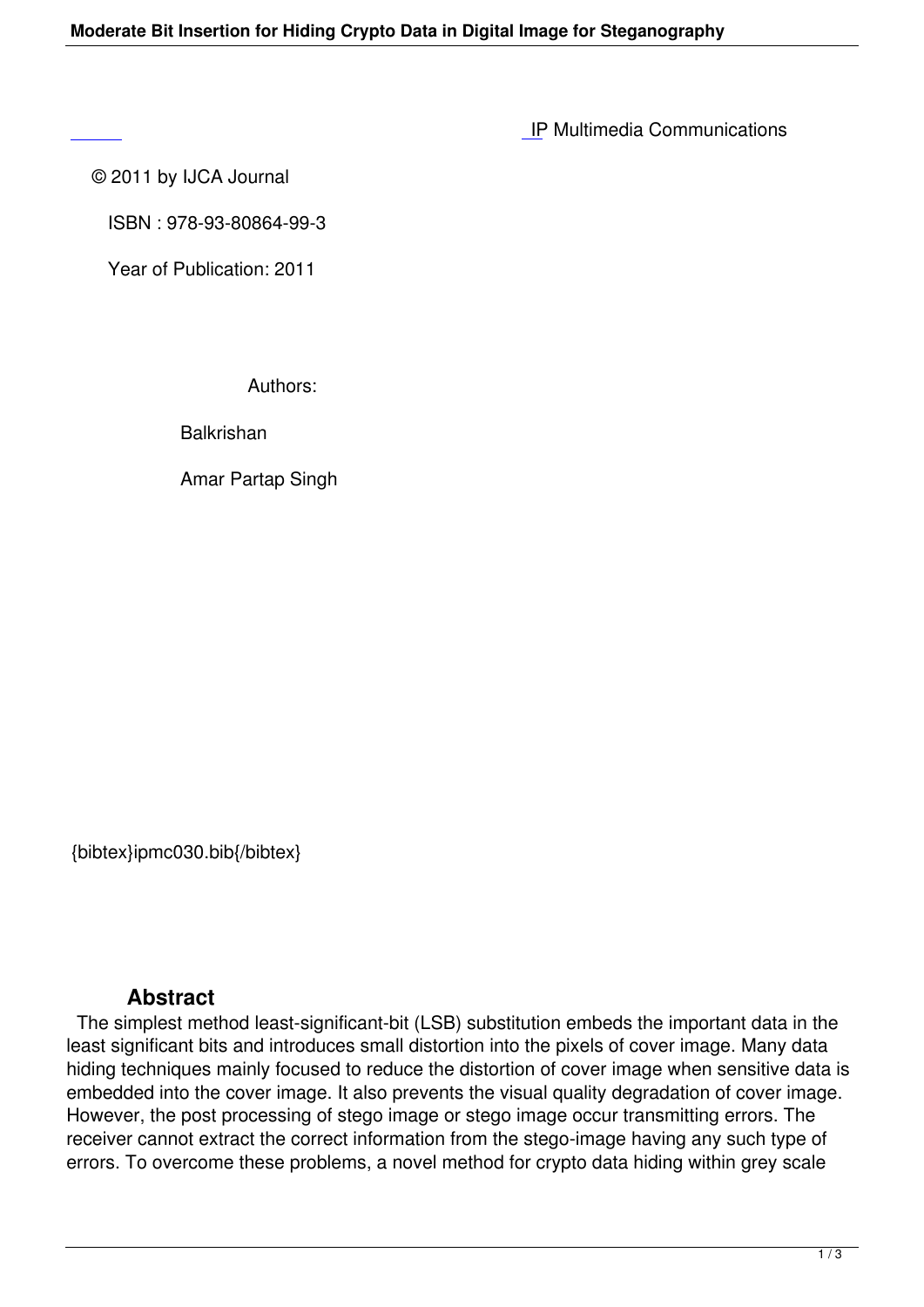image in the spatial domain is proposed, so that the interceptors will not notice about the existence of the important data. The basic concept of the proposed method is to embed the important crypto data in the 4th moderately-significant-bit of pixel of an image. The first 3 LSB bits of image pixel is used for local pixel adjustment to reduce the effect of degradation in the cover image due to moderate bit insertion. Experimental results are performed on four different same size images and shows that the visual quality of the stego image is acceptable. This method provides a higher security and more robust to attacks such as compression, cropping and some other image processing methods than the LSB of stego-image.

## **Reference**

 1. R. Z. Wang, C. F. Lin, and J. C. Lin, "Image hiding by optimal LSB substitution and genetic algorithm," Pattern Recognition, vol. 34, no. 3, pp. 671–683, 2001.

 2. Y.H. Chu, S. Chang, "Dynamical cryptography based on synchronized chaotic systems," Electronic Letters,vol. 35 (12), pp. 974–975, 1999.

 3. H. J. Highland, "Data encryption: a non-mathematical approach," Computer Security 16, pp. 369–386, 1997.

 4. C. C. Chang, J. Y. Hsiao, and C. S. Chan,"Finding optimal least-significant-bit substitution in image hiding by dynamic programming strategy," Pattern Recognition,vol. 36, no. 7, pp. 1583–1595, 2003.

 5. R. Z. Wang, C. F. Lin, and J. C. Lin,"Hiding data in images by optimal moderately-significant-bit replacement," Electronics Letters, vol. 36, no.25, pp. 2069-2070, 2000.

 6. Balkrishan and Amar Partap Singh, "Secure Data Communication using Moderate Bit Substitution for Data Hiding with Three Layer Security," IE(I) Journal-ET, vol. 91, pp. 45-50,july 2010.

 7. F. A. P. Petitcolas, R. J. Anderson and M.G. Kuhn, "Information Hiding–A Survey," Proceedings of IEEE, vol. 87, pp. 1062-1078, July 1999.

 8. D.W. Bender, N.M. Gruhl, A. Lu,Techniques for data hiding, IBM Systems J. 35,pp. 313–336, 1996.

 9. Balkrishan and Amar Partap Singh, "Hiding Encrypted Data using Randomly Chosen Moderate Bit Insertion in Digital Image Steganography," Journal of Computer Science and Engineering, vol. 1, issue 2, pp. 21-27, June 2010.

 10. Rafael C. Gonzalez, Richard E. Woods,"Digital Image Processing," Pearson Education, 2003.

## **Index Terms**

Computer Science Communications